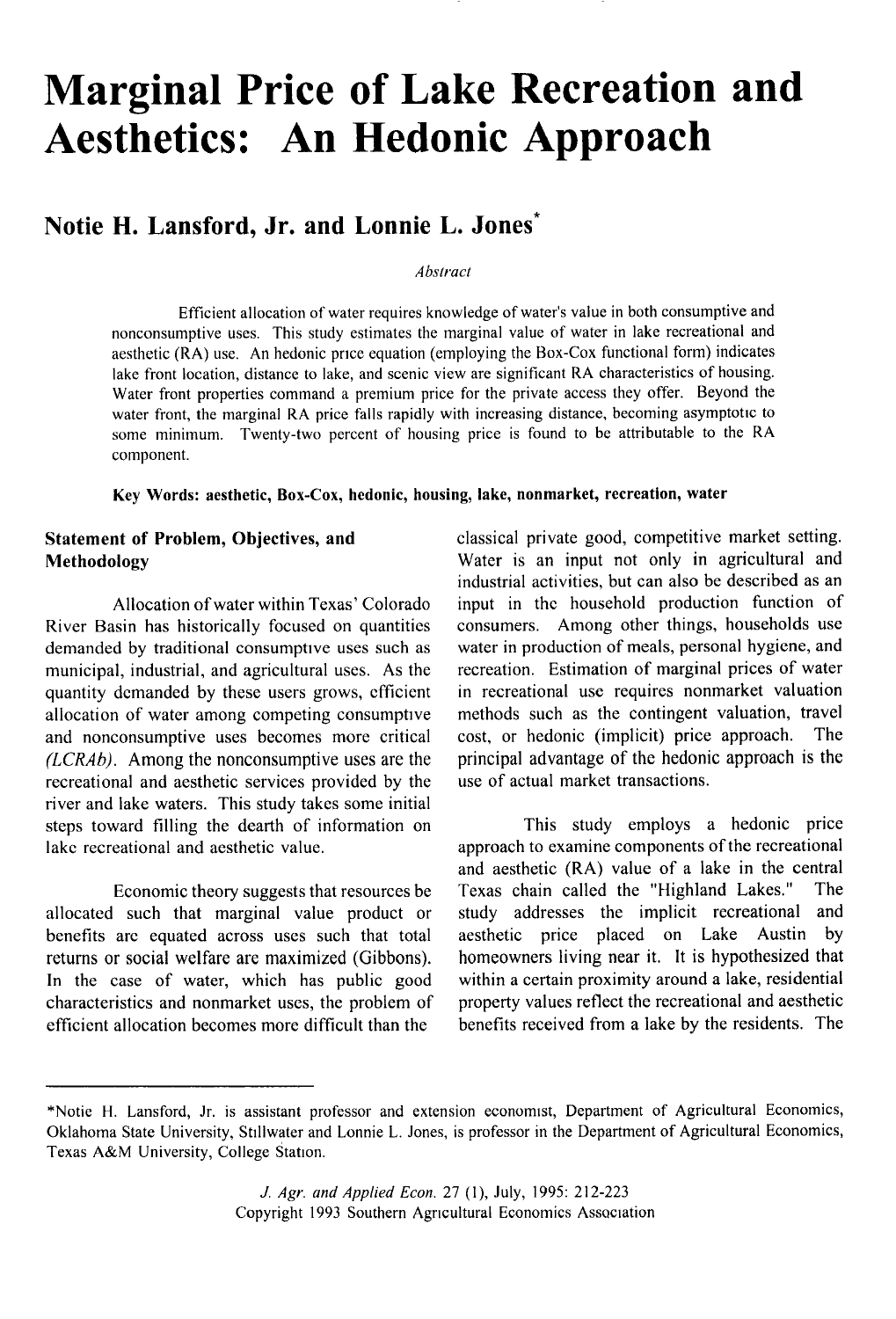study attempts to isolate this value from the numerous valuable attributes and amenities that compose the total value of a residential property. There are three primary objectives: (1) estimate the marginal value of proximity to lakes via the hedonic pricing method, (2) identify those factors influencing the variation of property value among lake front properties, and (3) estimate the total nonmarket, implicit price of recreational and aesthetic benefits to residential properties in relatively close proximity to the lakes.

"Hedonic prices are defined as the implicit prices of attributes and are revealed to economic agents from observed prices of differentiated products and the specific amounts of characteristics associated with them" (Rosen). According to hedonic price theory, the implicit price of each characteristic is imbedded in the price of the composite good. Thus, the hedonic technique provides a method for estimating the price of components not explicitly offered in the marketplace. This is especially true of goods that have some public good characteristics. A hedonic price study of the recreational and aesthetic (RA) benefits of water in lakes contributes information towards efficient allocation of the water resource,

A hedonic study of shoreline and "near the lake" properties will capture an important component of the recreational and "amenity" (aesthetic) values that are provided by the existence of such a lake. To estimate the total recreational and aesthetic value, other components must be added to the hedonic study component. These include: (1) the value to persons living outside the immediate area who travel to the lake to enjoy its benefits and (2) a component for existence, bequest, and option value by those who never visit the lake yet who believe it to be beneficial, An hedonic study may place a lower bound on the total recreational and aesthetic value of a lake.

#### Methodology 0

Selection of an appropriate functional form (3) (3) to use in hedonic study estimations is the subject of several analyses (Bender, Gronberg, and Hwang; The log-likelihood function (in matrix Halvorsen and Pollakowski; Milon, Gressel, and notation) to be maximized is:

Mulkey). These analyses rely upon the BOX-COX transformation. "A hedonic price equation is a reduced-form equation reflecting both supply and demand influences. Therefore, the appropriate functional form ... cannot in general be specified on theoretical grounds" (Halvorsen and Pollakowski). Studies comparing goodness of fit and measures of error often reject the traditional functional forms in favor of Box-Cox transformations (Cropper, Deck, and McConnell; Goodman; Halvorsen and Pollakowski). Since some degree of model misspecification is likely in empirical work (Ohsfeldt), "the linear Box-Cox function, rather than the quadratic, appears to be the functional form of choice when estimating hedonic price functions" (Cropper, Deck, and McConnell). The model used in this study is specified as a linear BOX-COX transformation. its general form is given by

$$
\frac{Y^{\lambda}-1}{\lambda} = B_{\rho} + \sum_{i=1}^{k} B_{i} \frac{X_{i}^{\theta}-1}{\theta}
$$
  
+ 
$$
\sum_{j=1}^{m} \delta_{j} D_{j} + \varepsilon
$$
 (1)

where  $\lambda$  and  $\theta$  are Box-Cox transformation parameters to be estimated,  $B_0$ ,  $B_i$ , and  $\delta_i$  are parameter estimates,  $\varepsilon$  is the residual,  $Y$  is the selling price of a residence, the  $X$ , are non-negative, continuous variables, and the *D,* are dummy variables or discreetly measured characteristics of housing. & is assumed to be normally distributed with mean, zero, and variance,  $\sigma^2$ .

For notational convenience let

$$
Y^{\lambda} = \frac{Y^{\lambda} - 1}{\lambda} \qquad \lambda \neq 0
$$
  
= ln Y \qquad \lambda = 0  
(2)

$$
X^{\theta} = \frac{X^{\theta} - 1}{\theta} \qquad \theta \neq 0
$$
  
= ln X \qquad \theta = 0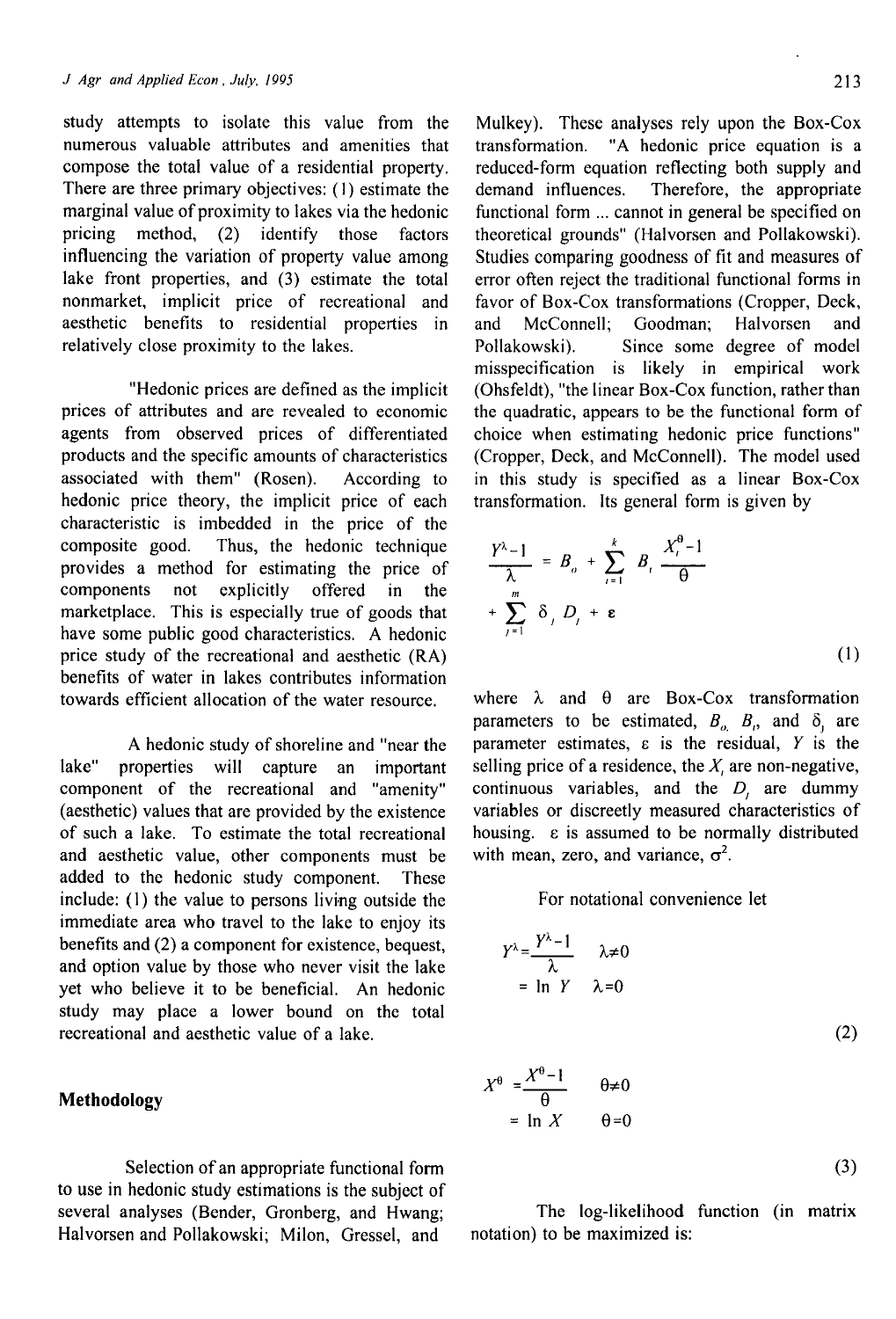$$
L^* = \ln(L) = -\frac{N}{2} \ln(2\pi) - \frac{N}{2} \ln(\sigma^2)
$$

$$
-\frac{1}{2\sigma^2} \sum (Y^{\lambda} - X^{\theta}B - Z\delta)'(Y^{\lambda} - X^{\theta}B - Z\delta)
$$

$$
+(\lambda - 1)i'\ln(Y)
$$

where  $i = [111...1]$  (Spitzer 1982, p.308),

$$
\sigma^2 = \frac{(Y^{\lambda} - X^{\theta}B - Z\delta)'(Y^{\lambda} - X^{\theta}B - Z\delta)}{N}
$$
\n(4)

and N=number of observations.

Using iterative ordinary Ieast squares *(IOLS)* a computer program performs a grid search over specified ranges of  $\lambda$  and  $\theta$  in order to maximize the Iog-likelihood function. The search covers values of  $\lambda$  and  $\theta$  over the range -1 to 1, first in increments of 0.1, then in increments of 0.01. The computational ease of *10LS is* offset by the under-estimation of the true standard errors of the *B*'s (Spitzer). This problem is circumvented using the Hessian of second order conditions to obtain consistent estimates of the true, unconditional covariance matrix (Ozuna; Spitzer). This solution also provides the true standard errors of  $\lambda$  and  $\theta$ allowing valid hypothesis testing via t-tests. Computation of the value of the estimated loglikelihood function for various functional forms allows use of the likelihood ratio test for best functional form.

The nonlinear functional form causes marginal prices to depend upon every independent variable. The marginal prices of  $X$ , are given by

$$
\frac{\partial Y}{\partial X_i} = \frac{1}{\lambda} \left[ \lambda (B_0 + \sum_{i=1}^k B_i \frac{X_i^{\theta} - 1}{\theta} + \sum_{j=1}^M \delta_j D_j) + 1 \right]^{\frac{1}{\lambda} - 1} \lambda B_i X_i^{\theta - 1}.
$$
\n(5)

Although this nonlinear form makes interpretation more cumbersome, it may also supply more accurate marginal price estimates.

#### **Sample Data**

A properly specified hedonic pricing model for housing includes all the important characteristics of that housing. Physical characteristics of the housing, as well as, neighborhood characteristics and environmental characteristics of the area must be considered. Size of the dwelling, size of the lot, quality of construction, condition of the improvements, and garage or carport space are key structural features. Location is an important attribute of real estate in general. Location of housing around Iakcs is important since location defines accessibility to and view of the lake. Proximity to employment, shopping, leisure, and other economic activities are other Important locational features.

Neighborhood characteristics, such as, municipal and school services are often important factors. Likewise, community property such as parks and boat ramps exclusively for the use of residents within a particular subdivision may bc Influential neighborhood characteristics.

Environmental characteristics may affect only a few residences, but more often affect a larger area such as a city or county. The presence of relatively clean, freshwater lakes and their associated amenities are considered important to RA value. However, the study area around the lake in question is rather homogeneous with respect to environmental factors, thus measurement of environmental factors is minimal.

Selection of variables to be incIuded is based on conversations with realtors, real estate appraisers, and ad valorem tax appraisers, plus personal inspection of the area. The primary source of sales of single family residences and the characteristics of those residences is the Travis Central Appraisal District (TCAD). This data are supplemented with information provided by an Austin, Texas realty and appraisal company. Data are also obtained from deed records in the Travis County Courthouse. Water Icvel of the lake at the time of sale is obtained from the Lower Colorado River Authority *(LCRAa).* Finally, various maps, including topographical maps arc used to locate sales and measure distances, A complete list of variable names and definitions is given in table 1.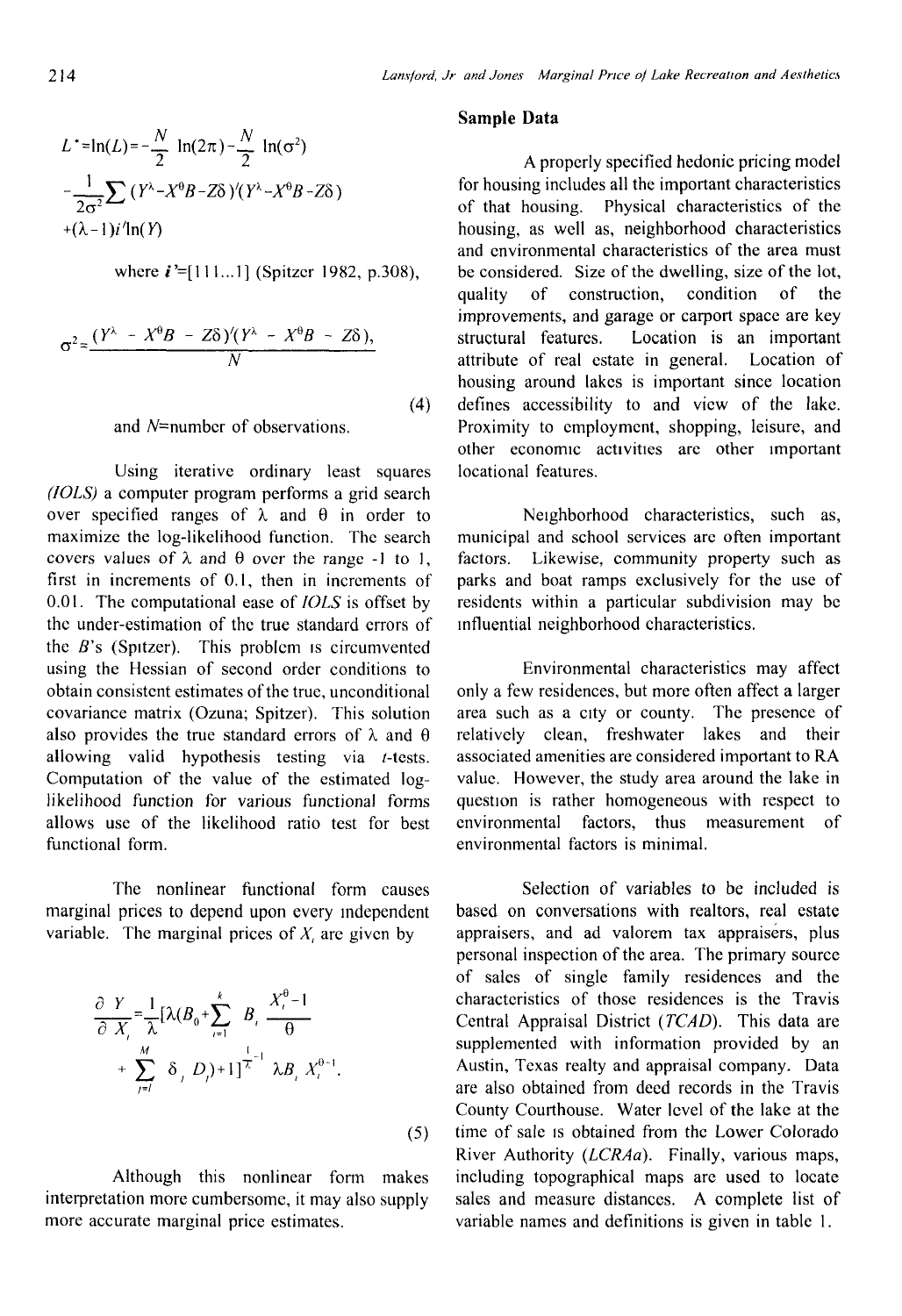| Table 1. | Variable Names and Definitions |
|----------|--------------------------------|
|----------|--------------------------------|

| Name              | Definition                                                                                |
|-------------------|-------------------------------------------------------------------------------------------|
| <b>TIME</b>       | Month of Sale; January 1988 - December 1990 are numbered 1 - 36, respectively.            |
| <b>SPRICE</b>     | Sale Price.                                                                               |
| <b>IMPSF</b>      | Improved area Square Feet or heated area (excluding garage and porches, etc.)             |
| <b>SPPERSF</b>    | Sales Price per Square Foot; SPRICE / IMPSF.                                              |
| <b>GARAGS</b>     | Garage spaces; 1, 2, 3, or 4 car.                                                         |
| <b>CPORTS</b>     | Carport spaces; 1, 2, 3, or 4 car.                                                        |
| <b>FRONTFT</b>    | Front Feet of the lot; number of linear feet of street frontage.                          |
| CQUAL             | Construction Quality; potential quality ratings range from 1 (poorest) to 7 (best).       |
| <b>HCON</b>       | High Condition; houses in excellent condition - near new.                                 |
| <i>ACON</i>       | Average Condition; houses in average condition.                                           |
| <i>LCON</i>       | Low Condition; houses in poor condition - poorly maintained.                              |
| <b>PCNTGOOD</b>   | Percent Good; 1.00 minus any functional or economic obsolescence found by TCAD.           |
| <b>WATFRT</b>     | Water Front; value $= 1$ if property is on the water front, zero otherwise.               |
| <b>BLUFF</b>      | Bluff location; value $= 1$ if property is on a bluff on the water front, zero otherwise. |
| <b>VIEW</b>       | Scenic View; value = $1$ if property has a scenic view, zero otherwise.                   |
| <b>LDIST</b>      | Lake Distance; distance from property to lake in feet.                                    |
| LDUM <sub>2</sub> | Lake Distance Dummy variable; $LDIST < 2000$ feet, value = 1; otherwise = $LDIST$ .       |
| <b>CDIST</b>      | Central City Distance; distance from property to downtown Austin in feet.                 |
| AISD              | Austin Independent School District.                                                       |
| <b>EISD</b>       | Eanes Independent School District.                                                        |
| <i>LTISD</i>      | Lake Travis Independent School District.                                                  |
| LISD              | Leander Independent School District.                                                      |
| CITY              | City location indicator; value $= 1$ if property is within a city, zero otherwise.        |
| <b>COAUS</b>      | City of Austin.                                                                           |
| <b>COWLH</b>      | City of West Lake Hills.                                                                  |
| <i>CORW</i>       | City of Rollingwood.                                                                      |
| <b>LLDEV</b>      | Lake Level Deviation; deviation from average water level at time of sale.                 |

Previous research regarding proximity of residences to lakes found that the contribution of a lake to property value approached zero between 2,000 and 4,000 feet (Dornbusch and Barrager). The selected *TCAD* map grids encompass all properties within approximately a mile to two and one-half miles of the lakes. Sales information for all sales occurring from January 1988 through December 1990 within these areas are included in the data set.

#### Descriptive Statistics

There are 609 viable sales included in the sample (table 2). Month of sale is numbered sequentially from "I" for January 1988 to "36" for December 1990. The average time of sale is March 1989 *(TIME = 15.54).* Square feet of living area *(IMPSF)* and sale price *(SPRICE)* vary over a relatively large range. The typical house has two garage spaces (GARAGS) but few have carports *(c'PORTX).* The mean lot size is about I I3 feet in

width *(FRONTFT), TCAD* house construction quality ratings *(CQUAL)* vary from three to seven within a mean of 4.78. Most of the sampled houses are in average physical condition *(ACON)* with some being superior *(HCON)* and others below average *(LCON). PCNTGOOD* equals one when no economic or functional obsolescence is found. *PCNTGOOD* equals one minus the percentage (expressed in decimal form) of total obsolescence estimated by *TCAD.* Few residences suffer obsolescence. Thirty-eight homes are on the water front *(WATFRT)* and seven of these are on bluffs *(BLUFF)* overlooking the lake. Many residences have a scenic view  $(VIEW)$  of the lake, the country side, or both. The average distance *(LDLST)* to the lake is about 4,100 feet and the distance to the central business district *(CDIST,)* ranges approximately one to fourteen miles. *LDUM2* is a slope change variable intended to capture any change in slope of the hedonic function beginning at 2,000 feet from the lake. It is equal to *LDIST* at distances greater than 2,000 feet but is assigned a value of 1.0 at lesser distances.<sup>1</sup>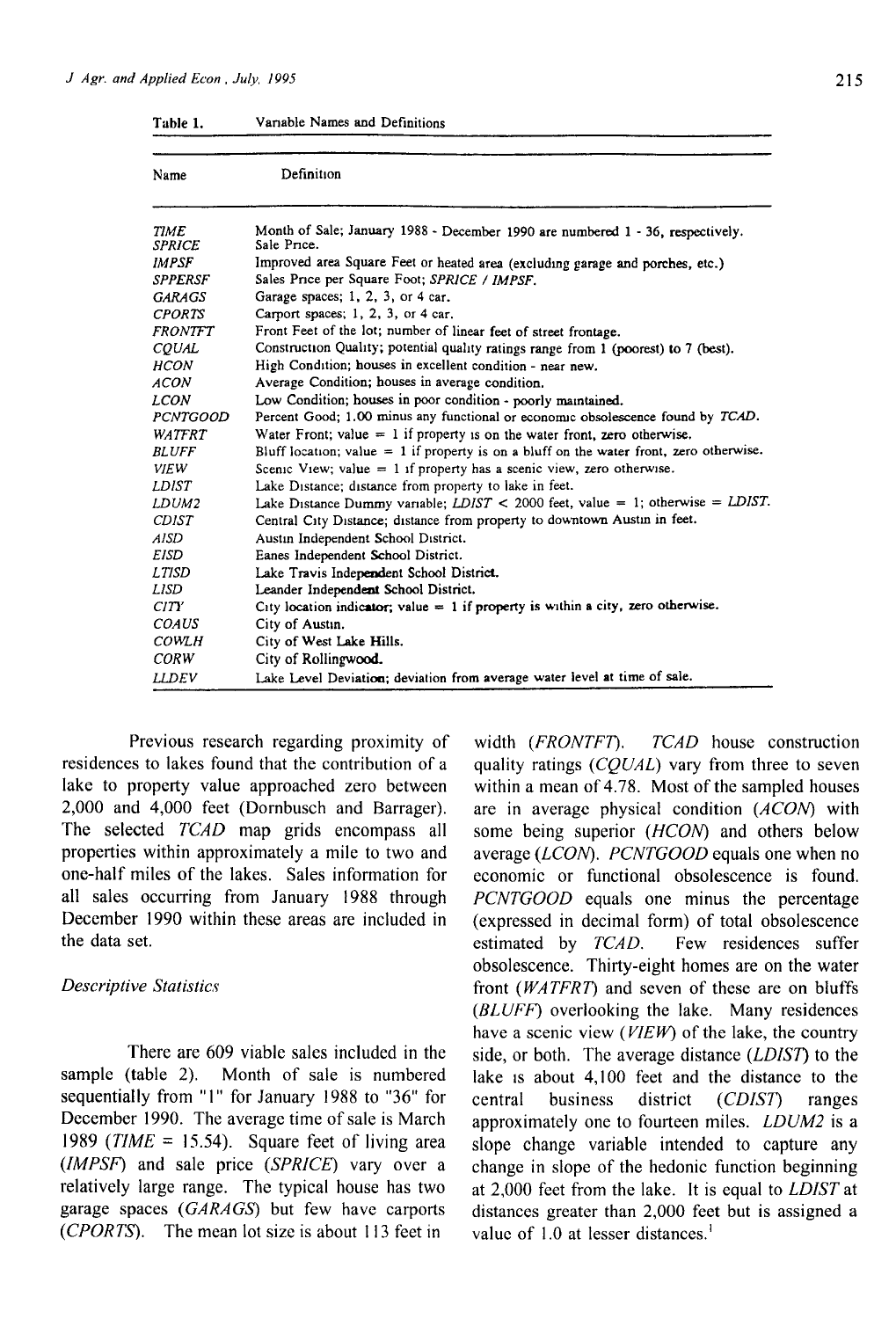| Name                  | $\boldsymbol{N}$ | Mean     | Standard<br>Deviation | Min.        | Max.    | Sum         |
|-----------------------|------------------|----------|-----------------------|-------------|---------|-------------|
| <b>TIME</b>           | 609              | 15.54    | 8.84                  | 1           | 32      | 9,464       |
| <b>SPRICE*</b>        | 609              | 188.050  | 127.620               | 14.000      | 905.000 | 114,520.200 |
| <i><b>IMPSF*</b></i>  | 609              | 2.557    | 1.084                 | 0.640       | 9.603   | 1,556.901   |
| <b>SPPERSF</b>        | 609              | 69.68    | 25.39                 | 13.622      | 260.91  | 42,434.87   |
| <b>GARAGS</b>         | 609              | 1.787    | 1.061                 | $\mathbf 0$ | 4       | 1,088       |
| <b>CPORTS</b>         | 609              | 0.238    | 0.665                 | $\mathbf 0$ | 4       | 145         |
| <i><b>FRONTFT</b></i> | 609              | 112.9    | 192.98                | 31          | 4,755   | 68,756.97   |
| COUAL                 | 609              | 4.78     | 0.80                  | 3           | 7       | 2,909       |
| <b>HCON</b>           | 609              | 0.107    | 0.309                 | 0           |         | 65          |
| ACON                  | 609              | 0.888    | 0.315                 | $\mathbf 0$ |         | 541         |
| <i>LCON</i>           | 609              | 0.005    | 0.070                 | $\mathbf 0$ |         | 3           |
| <b>PCNTGOOD</b>       | 609              | 0.994    | 0.032                 | 0.710       |         | 605.37      |
| <b>WATFRT</b>         | 609              | 0.062    | 0.242                 | $\mathbf 0$ |         | 38          |
| <b>BLUFF</b>          | 609              | 0.012    | 0.107                 | 0           |         | 7           |
| <b>VIEW</b>           | 609              | 0.207    | 0.405                 | 0           |         | 126         |
| LDIST*                | 609              | 4.099    | 3.138                 | 1           | 15.680  | 2,496.058   |
| LDUM2*                | 609              | 3.851    | 3.393                 | .001        | 15.68   | 2,345.058   |
| $CDIST*$              | 609              | 31.610   | 15.416                | 4.640       | 73.575  | 19,250.440  |
| AISD                  | 609              | 0.310    | 0.463                 | $\mathbf 0$ |         | 189         |
| EISD                  | 609              | 0.593    | 0.492                 | 0           |         | 361         |
| <b>LTISD</b>          | 609              | 0.061    | 0.239                 | 0           |         | 37          |
| <b>LISD</b>           | 609              | 0.036    | 0.187                 | 0           |         | 22          |
| <b>CITY</b>           | 609              | 0.424    | 0.495                 | 0           |         | 258         |
| COAUS                 | 609              | 0.343    | 0.475                 | 0           |         | 209         |
| <b>COWLH</b>          | 609              | 0.058    | 0.233                 | 0           |         | 35          |
| CORW                  | 609              | 0.023    | 0.150                 | $\mathbf 0$ | 1       | 14          |
| LLDEV                 | 609              | $-0.104$ | 1.712                 | $-6.400$    | 0.68    | $-63.34$    |

Table 2. Descriptive Statistics of Sample Residences

" Expressed in thousands (000).

Sales are divided among four school districts, Austin, Eanes, Lake Travis, and Leander Independent School Districts (ALSD, *ElSD, LTISD,* and *LISD,* respectively). Forty-two percent of the sales are located within municipalities. Eighty-one percent (209 of 258) of these are within the City of Austin *(COAUS)*. The Cities of West Lake Hills *(COWLH)* and Rollingwood *(CORW)* are located on the western edge of the City of Austin. About fiftyeight percent of the residences can be considered to be rural since they are not located within the taxing jurisdiction of a city *(CITY).*

Finally, lake level deviation *(LLDE1/)* shows an average deviation in water level in the three months prior to the sale date of one-tenth foot below the long term average level. Lake Austin is considered to be a constant level lake and the water level seldom varies more than a foot except for planned, temporary draw-downs.<sup>2</sup>

#### Estimated Hedonic Price Functions

The estimated hedonic price function resulting from the Box-Cox routine is presented in table 3. Using the log-likelihood function value *(LLF')* the likelihood ratio test indicates the estimated transformation parameters ( $\lambda = 0.08$  and  $\theta$  = 0.35) differ significantly from the log-log ( $\lambda$  = 1,  $\theta = 1$ ) and semi-log ( $\lambda = 0$ ,  $\theta = 1$ ) forms. So it is inappropriate to reduce this function to a simpler, traditional form. More than half the parameter estimates are significant at the  $\alpha = 0.05$  level. Furthermore, the signs on the parameters are as expected in all cases for which there is a particular expectation.

Zarembka shows that the BOX-COX procedure is not robust with respect to heteroskedasticity. Unfortunately, attempts to estimate unbiased coefficients with a weighted least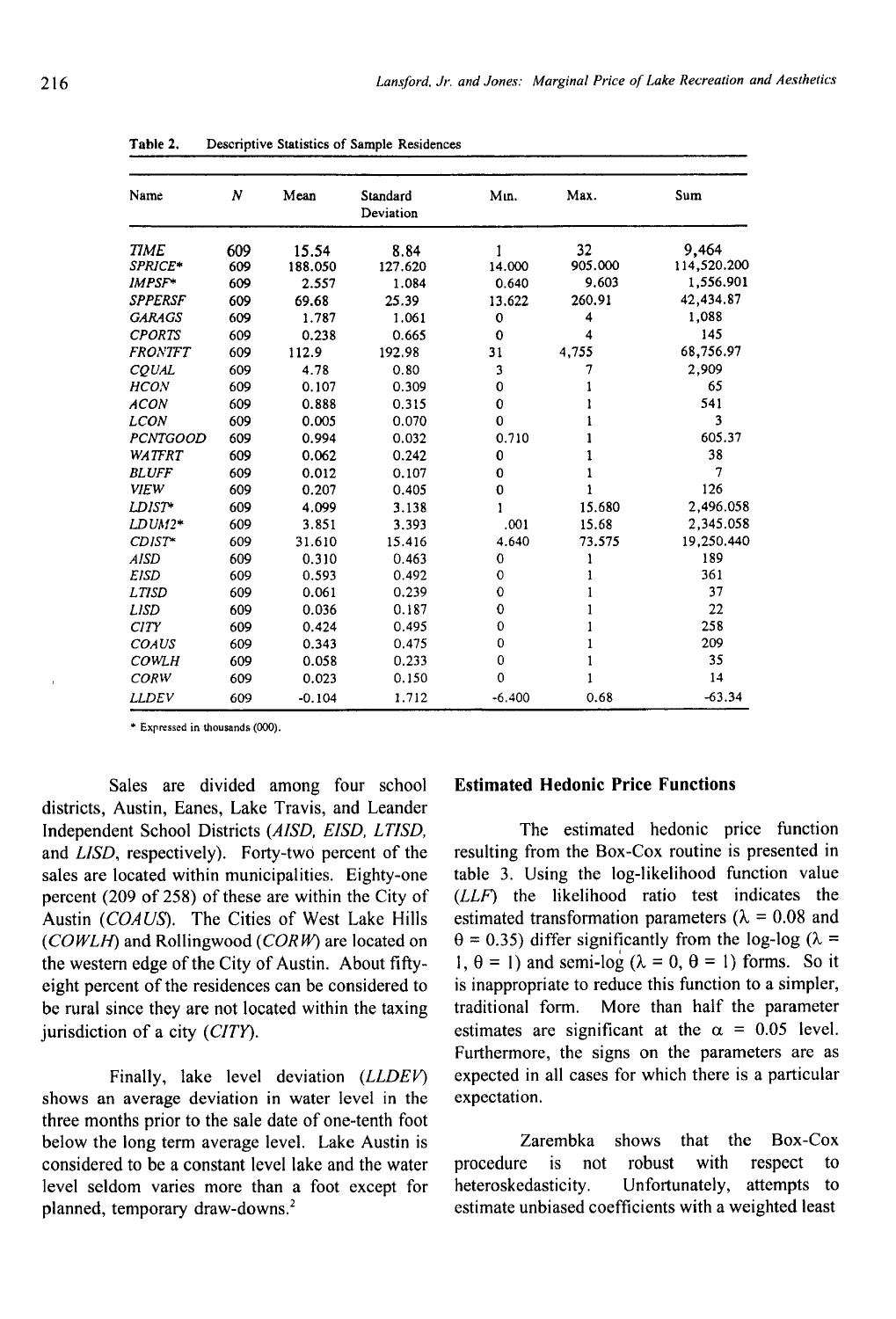| Variable         | Estimated    | Standard |  |
|------------------|--------------|----------|--|
| Name             | Coefficient  | $E$ mor  |  |
| <b>WATFRT</b>    | 0.54922**    | 0.10547  |  |
| <b>VIEW</b>      | $0.13725**$  | 0.03601  |  |
| <b>BLUFF</b>     | $-0.05383$   | 0.14809  |  |
| <b>LTISD</b>     | $-0.09550$   | 0.08683  |  |
| <b>EISD</b>      | $-0.03376$   | 0.04678  |  |
| LISD             | 0.03866      | 0 09558  |  |
| <b>CITY</b>      | $-0.16165**$ | 0.05038  |  |
| <b>HCON</b>      | $0.10749**$  | 0.04613  |  |
| <i>LCON</i>      |              |          |  |
| <b>GARAGS</b>    | $-0.26154$   | 0.20117  |  |
|                  | $0.06623**$  | 0.01720  |  |
| <b>CPORTS</b>    | 0.02660      | 0.02363  |  |
| <b>PCNTGOOD</b>  | $24143$ **   | 0.43246  |  |
| <b>LLDEV</b>     | 0.00747      | 0.00952  |  |
| <b>IMPSF</b>     | $0.38767**$  | 0.01812  |  |
| <b>CDIST</b>     | $-0.07212**$ | 0.00687  |  |
| LDIST            | $-0.03650**$ | 0.01512  |  |
| COUAL            | $0.84119**$  | 0.08047  |  |
| <b>TIME</b>      | $-0.02902**$ | 0.00972  |  |
| <b>FRONTFT</b>   | $0.04455**$  | 0.01328  |  |
| LDUM24           | 0.00940      | 0.00832  |  |
| CONSTANT         | $1.1702$ **  | 0.48501  |  |
| λ                | 0.08         | 0.00130  |  |
| θ                | 0.35         | 0.00     |  |
| $LLF***$         | $-3.013.20$  |          |  |
| adj $R^2$        | 0.8774       |          |  |
| F                | 218.48       |          |  |
| <b>MSE</b>       | 0.1137       |          |  |
| $\boldsymbol{N}$ | 609          |          |  |

Table 3. Estimated Hedonic Price Functions for Lake Austin via Box-Cox Transformation

\* Denotes significance at the  $\alpha$  = 0.10 level.

\*\* Denotes significance at the  $\alpha = 0.05$  level

\*\*\*LLF denotes Log-likelihood Function Value.

squares routine developed by Ozuna failed to converge. Examination of the estimated equations using the Harvey and Breusch-Pagan-Godfrey (B-P-G) tests implies heteroskedasticity. White's correction mechanism is employed to remedy the problem (White). The standard errors are adjusted but the parameter estimates are unchanged. All parameter estimates retain significance at the same  $\alpha$  levels as shown in table 3.

Analysis of the relative size of the estimated coefficients is hindered by the nonlinear (Box-Cox transformation) functional form. That is, the values of the coefficients cannot be directly compared. Relative contribution of individual characteristics is evidenced by marginal price estimates discussed in the next section.

Twelve of the twenty variable coefficients are significant at the  $\alpha$  = .05 level. Furthermore, signs on the parameter estimates are consistent with expectations. Homes on the water front, with a view, without obsolescence, with more square feet, higher quality, and a larger lot sell at higher prices. This is also true of homes with more garage spaces and in superior condition. On the other hand, the further from the water and from the central business district, the lower is the price. Being inside a city lowers the selling price. The time parameter indicates declining prices over time (consistent with general real estate price patterns during this period).

Signs on non-significant parameters are still consistent with expectations. For example, the negative coefficient on *BLUFF* indicates that water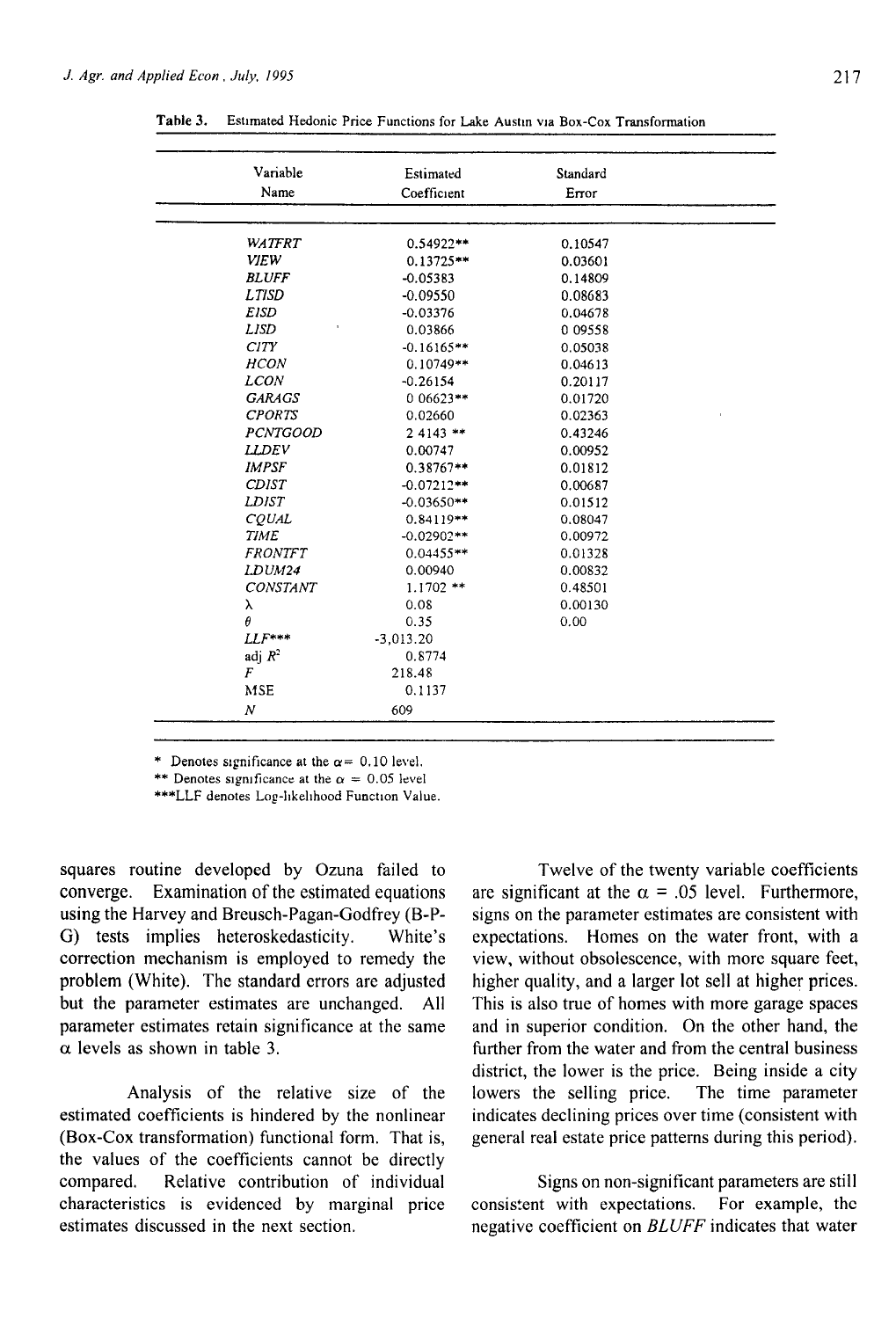front homes located on a bluff sell for less than non-bluff homes. The negative sign for *LCON* signifies a reduction in price for poorer condition. The positive parameter on *CPORTS* implies a larger price if carport spaces are present. The slope dummy coefficient (LDUM2) is not statistically significant but is positively signed as expected. This implies that at greater distances  $(2.000 + feet)$ the lake has less influence on price.

Parameter estimates reflecting marginal RA prices are the focus and will be discussed at greater Icngth. Water front properties receive a significant premium from buyers. Water front location is hypothesized to be of considerable value bccausc of the lake access that it affords. Lake Austin water front properties located on bluffs are indicated to sell for Icss than non-bluff properties. The negatively signed *BLUFF* coefficient indicates a loss of access. The lower portion of Lake Austin is characterized by relatively high bluffs with practically vertical cliffs. "Water front" residences located on these bluffs often have beautiful scenic views but, for all practical purposes, have no direct access to the water. The loss in RA value duc to bluff location is correctly reflected in the model.

Another statistically significant ( $\alpha = 0.05$ ) housing characteristic that reflects RA value is scenic view. Unfortunately, the data are not available to distinguish lake view from other scenic views.

Distance from the lake *(LDLS7)* reflects part of the RA value of housing. *LDIST is* significant and negatively signed, indicating the expected inverse relationship between RA value and distance to the lake. Summing the coefficients *(LDIST + LDUM2)* indicates that at distances of 2,000 feet or more from Lake Austin, the lake distance coefficient becomes -0.02710. The implication is that RA price continues to decline beyond the hypothesized slope change distance but at a reduced rate. Decline curves and tables presented later show the marginal RA prices corresponding to various distances from the lake.

Lake level deviation from the long-term average level *(LLDEV) is* the final housing characteristic potentially reflecting a portion of the  $RA$  value of lake area housing. The parameter estimate on *LLDEV is* not significant (table 3). This is apparently due to the practically constant water level of the lake.

#### **Marginal Price Estimates**

Marginal prices are the implicit prices of individual housing characteristics obtained from the first partial derivatives of the hedonic price timction with respect to each characteristic. The nonlinear functional form implies marginal prices that are dependent upon all characteristics. For this reason, the analysis focuses on marginal prices of a typical (hypothetical) residence. The marginal price estimates shown in table 4 are for a typical 2,550 square foot house with a two car garage on a 100 front foot lot outside an incorporated municipality. This house is of construction quality level five, has no obsolescence, and is in average condition. The time of sale is December 1990. The house (described in table 4) is 32,000 feet from downtown Austin, is Iocatcd in the Eanes Independent School District (*EISD*) and is 2,000 feet from the lake.

The premium paid for water front property, \$59,826, is within the expected range. Those water front lots located on a bluff are estimated to sell for approximately ten percent less than those with better access (table 4). However, bluff locations often provide the best panoramic views of Lake Austin and the surrounding countryside and it is hypothesized that the enhanced view value partially offsets the loss in access.

A key component of lake recreational value is proximity to the lake. Recreational value is shown to decline at the rate of \$4.21 per foot (table 4). However, this is only a point estimate. The marginal price of proximity falls at a decreasing rate throughout the range. At the water front the marginal price is \$1,248 per foot but declines rapidly to \$32.59 per foot at 150 feet and becomes only \$3.17 per foot at a distance of 3,000 feet. There is little change beyond approximately 2,000 feet, *ceteris paribus .* The dummy variable coefficient indicates a slowing of the rate of decline in housing price at distances beyond 2,000 feet.

Rather than focusing solely on a hypothetical, "typical" house, it is also helpful to examine the RA value indicators for larger and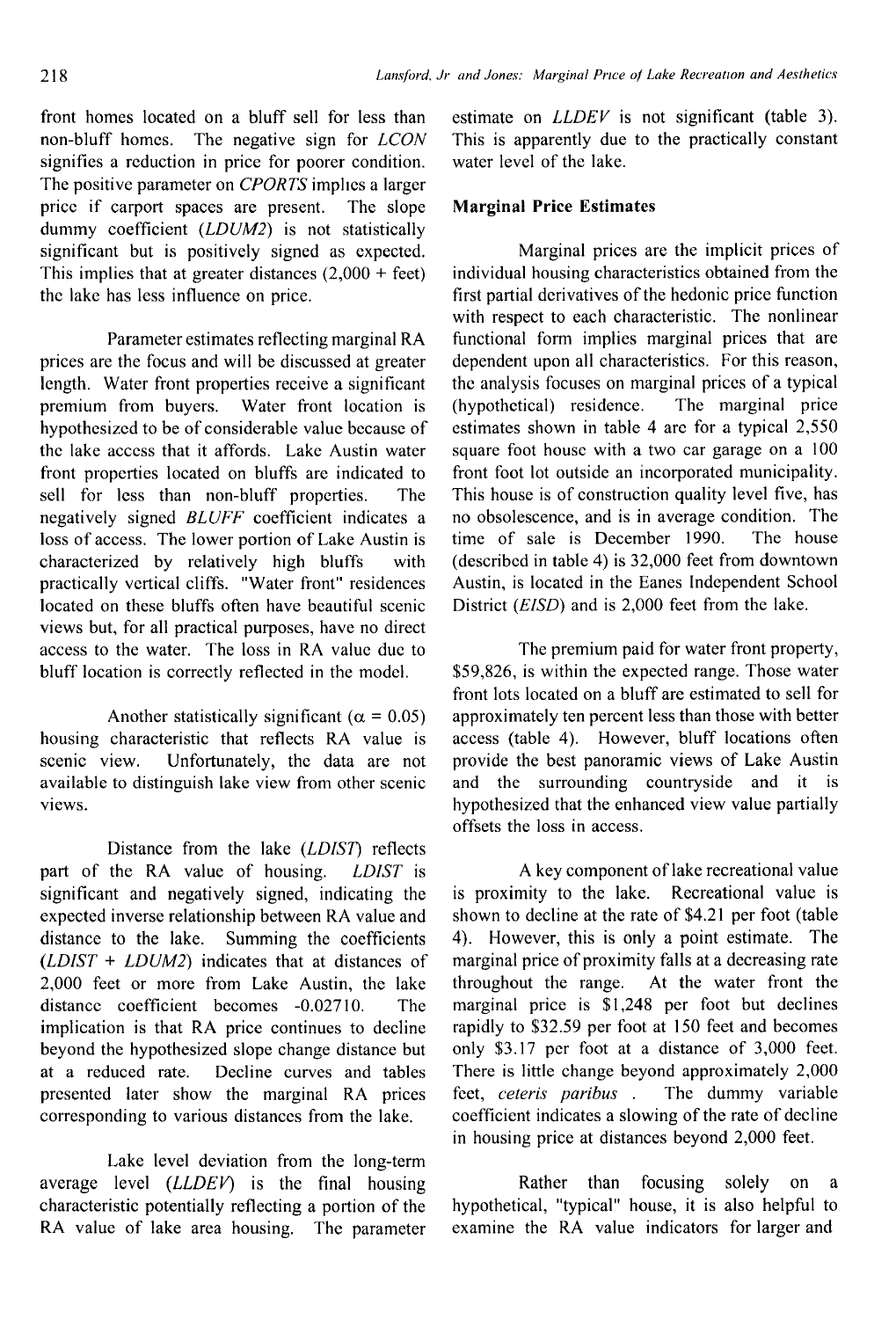| Characteristic<br>Name | Marginal<br>Value | Characteristic<br>Name | Marginal<br>Value  |  |
|------------------------|-------------------|------------------------|--------------------|--|
| <b>WATFRT</b>          | 59,826.0          | <b>CDIST</b>           | $-1.85/f$ oot      |  |
| <b>VIEW</b>            | 14,951.0          | <b>LDIST</b>           | $-4.21/foot$       |  |
| <b>BLUFF</b>           | $-5,863.0$        | COUAL                  | 32,189.0/increment |  |
| <b>CITY</b>            | $-17,608.0$       | <b>TIME</b>            | $-308.0/m$ onth    |  |
| <b>GARAGS</b>          | 7,214.0/space     | <b>FRONTFT</b>         | 108.63/foot        |  |
| <b>CPORTS</b>          | 2,898.0/space     | <b>IMPSF</b>           | $51.45$ /sq.ft.    |  |
| LLDEV                  | 814.0/foot        |                        |                    |  |

Table 4. Estimated Marginal Values of Housing Characteristics for Residences in Proximity to Lake Austin

Table 5. Predicted Sale Prices of Three Different Size Residences at Varying Distance from Lake Austin.

| House  |         |         | Distance from the Lake |         |         |         |
|--------|---------|---------|------------------------|---------|---------|---------|
| Square | Water   | 150     | 300                    | 450     | 1,000   | 1,500   |
| Feet   | Front   | Feet    | Feet                   | Feet    | Feet    | Feet    |
| 1,500  | \$191.0 | \$123.8 | \$121.0                | \$119.1 | \$114.6 | \$111.8 |
| 2,550  | 278.5   | 182.9   | 179.0                  | 176.3   | 169.7   | 165.8   |
| 3,600  | 367.9   | 243.9   | 238.8                  | 235.2   | 226.7   | 221.5   |

Predicted house prices are in thousands of dollars.

smaller residences. Table 5 shows price estimates for the average size residence plus residences approximately one standard deviation below and above the average. All other housing characteristics are held constant. The sale price estimates drop \$64,700- \$1 I9,700 between water front location and location 150 feet from the shore, reflecting the water front premium. Thereafter, prices decline more slowly, becoming asymptotic to some minimum, This relationship is depicted graphically in figure 1. Prices declined rapidly near the lake and more slowly with increasing distance, indicating a hyperbolic curve.

The estimated hedonic price function for housing around Lake Austin fits the data well and most of the parameter estimates are statistically significant and of the expected sign. Marginal value estimates appear to be reasonable for the amenities estimated. Those marginal prices related to recreational value of the lakes are shown to be

significant components of total property market price. The water front property premium, view premium, and marginal value of proximity are all components of that portion of the recreational value of a lake reflected in housing prices. Water front lots have the largest portion of lake recreational value. Recreational value is found to decline rapidly as distance to a lake increases. A house with a view, whether it be of the lake or other scenery, is indicated to sell for a significantly higher price than a house without this attribute. Aggregation of recreational price estimates across homesites to estimate a total market value (price) of lake recreational benefits is the final study objective.

### **Total Market Price of Residential Recreational Benefits**

Aggregation of marginal recreation values across households in proximity to a lake provides a market value estimate of RA benefits. Water front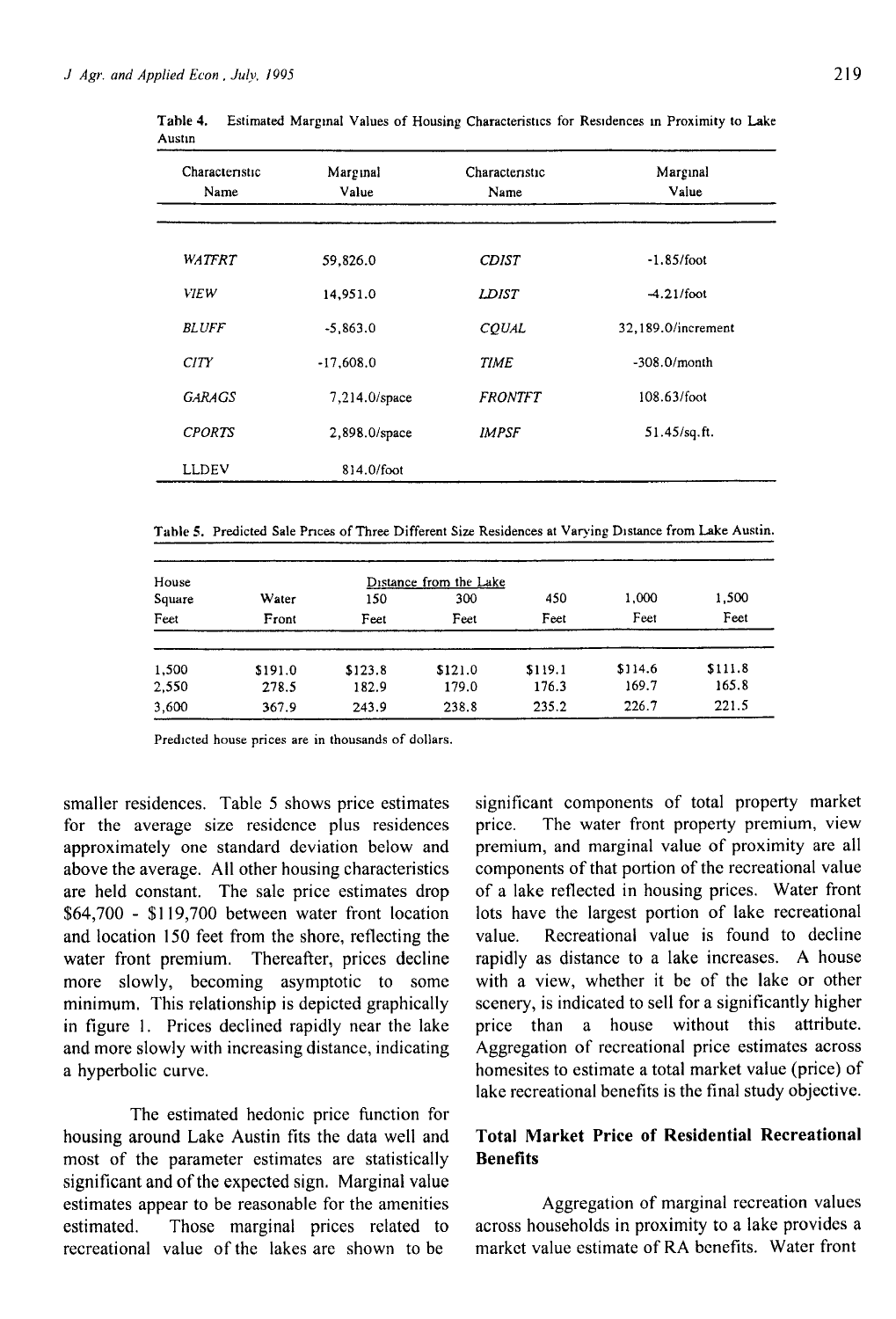



premium, bluff location, and distance from the lake capture the price of proximity or access (a measure of consumer preference for water related recreation). This measure is not a measure of consumer surplus or an exact welfare measure, Nevertheless, knowledge of factors affecting RA value and an estimate of total market price may be of significance to water managers and other policy makers.

The aggregate price of RA amenities can be computed using the results of the estimated hedonic model. Proximity is the key characteristic. Estimating the price of a home absent the RA benefits is accomplished by increasing the "distance to lake" variable (LDIST) to that distance at which "distance to lake" is no longer significant  $(LDIST<sub>max</sub>)$ . The difference between the status quo market price and the estimated market price (of an otherwise identical home located) at *LD/STmax* provides a market price estimate of the RA benefits to that home.

A key question is, at what distance from the lake do home buyers no longer pay for recreational benefits? Previous work (Dornbusch and Barrager; Brown and Pollakoski; Milon, Gressel, and Mulkey) and conversation with local Travis County officials and appraisers (Corey; Welcome; Nuckles) indicate a potential range of a few hundred feet to 4,000 feet. Inspection of the marginal prices of *LDfST* and previous research,

especially that Dornbusch and Barrager, suggest that a distance of 2,000 feet may be reasonable. Marginal price of proximity changes little beyond this distance.

The price of each residence within 2,000 feet is estimated "as is" and again as if it were located 2,000 feet from the lake.<sup>4</sup> Summation of the differences suggests a total price of recreational benefits reflected in single family housing prices. $5$ The aggregate market value of residential recreational benefits is \$65,860,596 (table 6). Approximately 1,561 single family residences located within 2,000 feet of the shore have an average RA price of \$42,191. On average, RA price is estimated to be 22 percent of the current location price. Although these prices and the RA component of the price may appear to be relatively high, they are not believed to be unreasonable considering the setting.

Further investigation shows that within 2,000 feet of Lake Austin, 87 percent of the estimated RA market price is captured in the price of water front properties. One-third (520) of the affected residences are on the water. By way of contrast, for residences located 1,001 to 2,000 feet from the water's edge, the percent of sale price attributable to RA price is only two percent. The small percentage of total value attributable to more distant homes implies that *LDLSTmax* could be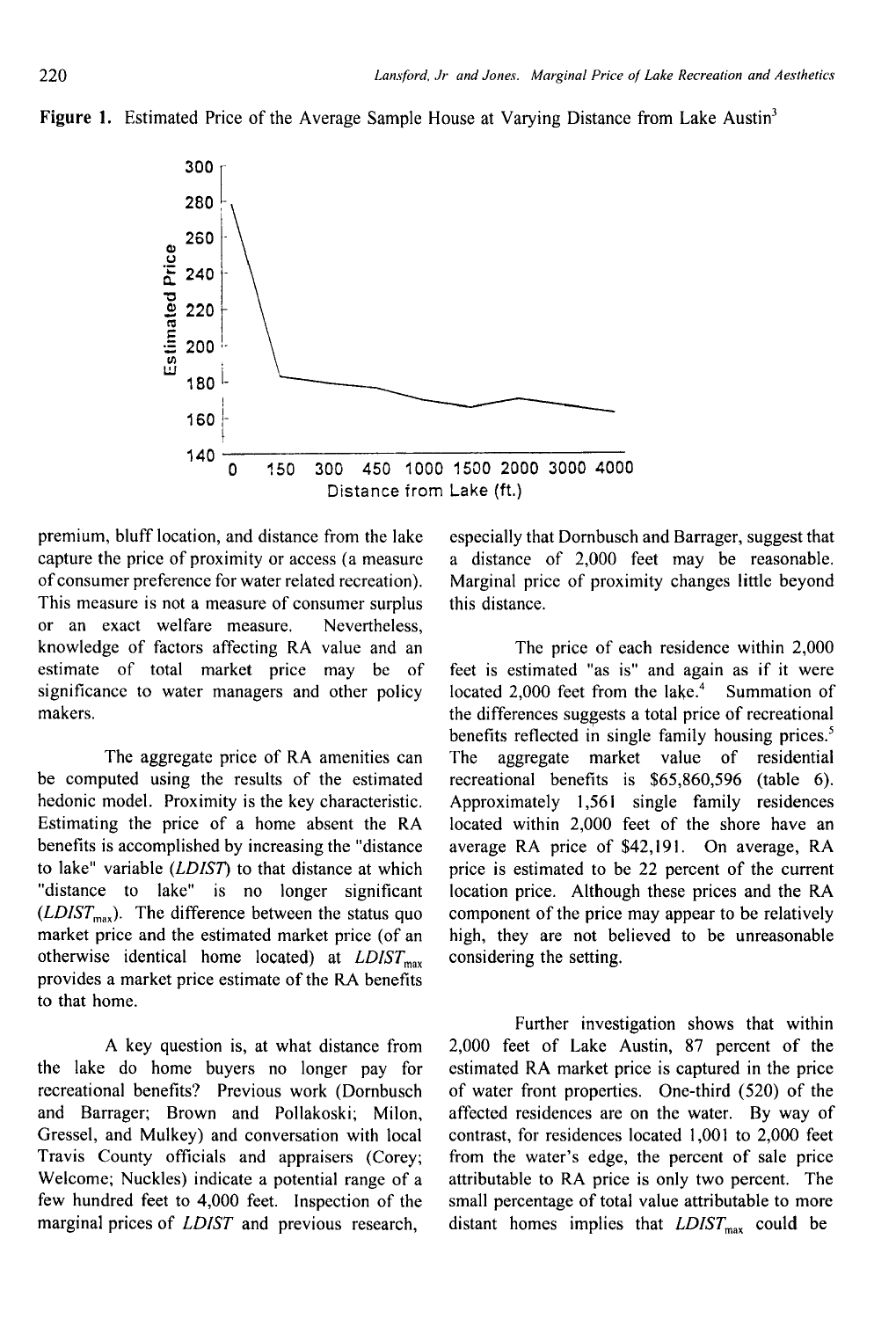| Variable        | N     | Mean    | Standard<br>Deviation | Maximum<br>Value | Minimum<br>Value | Sum           |
|-----------------|-------|---------|-----------------------|------------------|------------------|---------------|
|                 |       |         |                       |                  |                  |               |
| Predicted Price |       |         |                       |                  |                  |               |
| in Current      |       |         |                       |                  |                  |               |
| Location        | 1,561 | 193,444 | 153,582               | 1,395,602        | 14,486           | 301,966,809   |
|                 |       |         |                       |                  |                  |               |
| Predicted Price |       |         |                       |                  |                  |               |
| at 2,000        |       |         |                       |                  |                  |               |
| Feet            | 1,561 | 151,253 | 110,918               | 940,434          | 9,718            | 236, 106, 213 |
|                 |       |         |                       |                  |                  |               |
| Estimated       |       |         |                       |                  |                  |               |
| RA Price        | 1,561 | 42,191  | 64,991                | 524,722          | 55               | 65,860,596    |

Table 6. Marginal Value of Recreational and Aesthetic Value Summary Statistics for Lake Austin. Residences within 2.000 Feet of the Lake

several hundred feet more or less and have no significant impact on the aggregate price estimates.

#### Summary and Conclusions

The hedonic price approach is employed to estimate the implicit price of recreational and aesthetic benefits, An hedonic price model specifying housing characteristics hypothesized to be important components of housing price is estimated using the Box-Cox functional form. The estimated price equation indicates several statistically significant characteristics of housing, among which

are distance to the lake, scenic view, and wate front location.

Analysis of marginal values indicates that proximity to a lake is the most important component of recreational and aesthetic value. Water front properties command a premium price for the private access they offer for enjoyment of the public lake waters. Beyond the water front properties, the marginal recreational and aesthetic price falls rapidly with increasing distance from the lake. An aggregation of marginal RA values of all homes within 2,000 feet of the lake indicates 87 percent of indicated RA price resides in lake front property and composes more than 20 percent of the total market price of housing.

#### References

Bender, Bruce, Timothy Gronberg, and Hae-Shin Hwang, Choice of Functional Form and the Demand for Air Quality, *Rev. Econ. and Slatist. 62, 638-43, 1980.*

Box, G. and D. Cox, An Analysis of Transformations, J. Roy. Stat. Soc. Ser. B 26, 211-43, 1964.

Brown, Gardner M. and Henry O, Pollakowski. Economic Valuation of Shoreline, *Rev.* **Econ.** *and Statist. 59, 272-78, 1977.*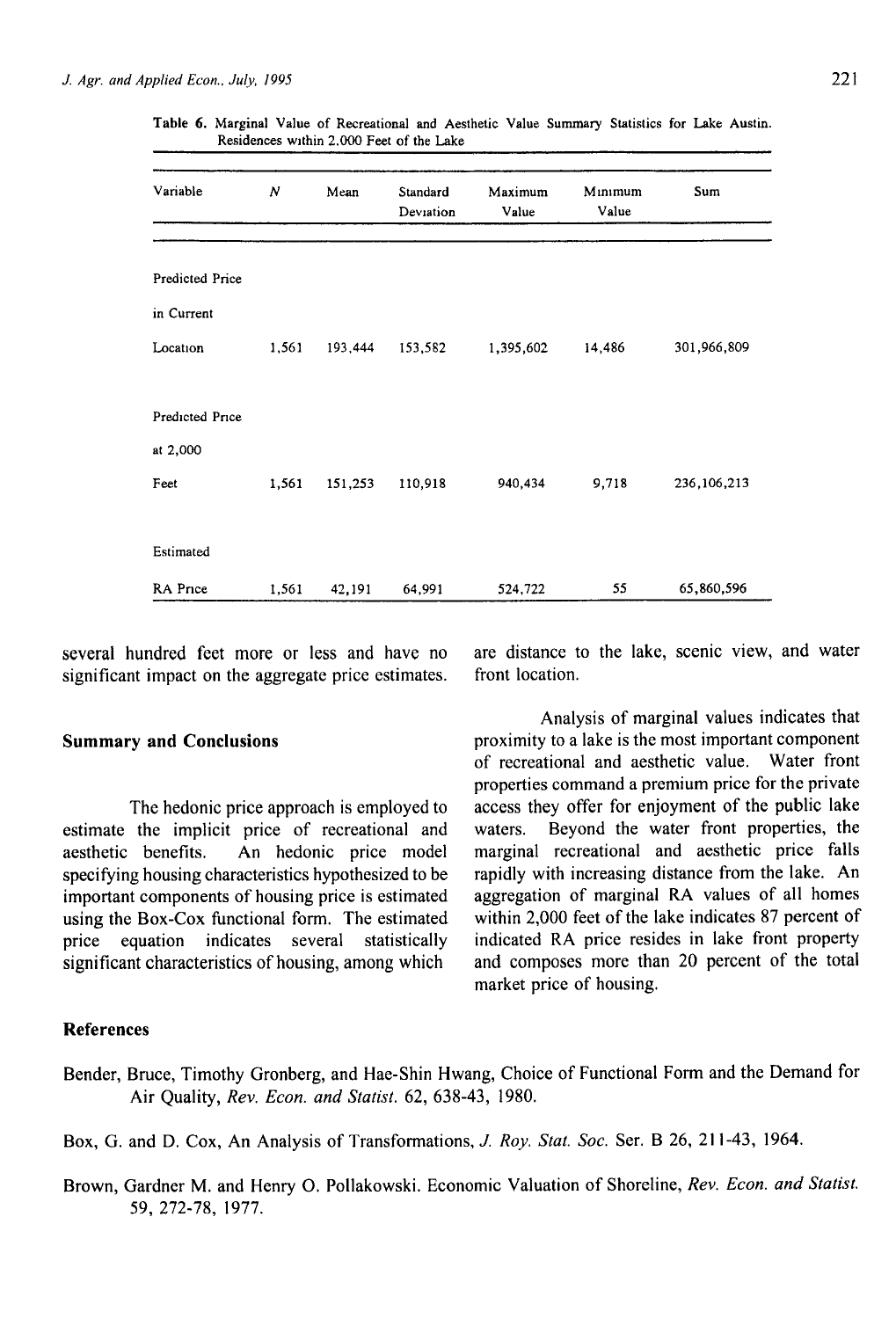- Breusch, T. S. and A. R. Pagan, A Simple Test for Heteroscedasticity and Random Coefficient Variation, *Econometrics 47, 1287-94, 1979.*
- Corey, Art, Travis Central Appraisal District Chief Appraiser, Personal Conversation, 1991
- Cropper, Maureen L., Leland B. Deck, and Kenneth E. McConnell, On the Choice of Functional Form for Hedonic Price Functions, *Rev. Econ. and Statist. 70, 668-75,* 1988.
- Dornbusch, David M. and Stephen M. Barrager, Benefit of Water Pollution Control on Property Values, Washington, D.C.: U.S. Environmental Protection Agency, (EPA-600/5-73-005) October 1973.
- Gibbons, Diana C, The Economic Value of Water, Washington, D.C.: John Hopkins University Press for Resources for the Future, 1987.
- Godfrey, Leslie G. "Testing for Multiplicative Heteroskcdasticity." J, *Econometrics 8( 1978):227-36.*
- Goodman, Allen C. "Hedonic Prices, Price Indices, and Housing Markets." J, *Urban Econ. 5( 1978):47 I-84.*
- Halvorsen, Robert and Henry O. Pollakowski. "Choice of Functional Form for Hedonic Price Equations." *J. Urban Econ. 10(198 1):37-49.*
- Harvey, A. C. "Estimating Regression Models with Multiplicative Heteroscedasticity." *Econometrics 44( I976):46 1-65.*
- Lansford, Notie H, Jr. "Recreational and Aesthetic Value of Lakes Reflected by Housing Prices: An Hedonic Approach." Ph.D. dissertation, Texas A&M University, 1991.
- LCRAa, Lower Colorado River Authority. Lake Travis Average Elevations, Austin, Texas, unpublished table.
- LCRAb, Lower Colorado River Authority. Water Management Plan for the Lower Colorado River, Volume I, Policy and Operations, Austin, Texas, undated.
- Milon, J. Walter, Jonathan Gressel, and David Mulkey, "Hedonic Amenity Valuation and Functional Form Specification." *Land Econ. 60(1984):378-87.*
- Nuckles, Jim. Travis Central Appraisal District Director of Real Property Appraisal, Personal Conversation. 1991.
- Ohsfeldt, Robert L. "Implicit Markets and the Demand for Housing Characteristics." *Regional Science and Urban Econ. 18(1988):32 I-43.*
- Ozuna, Tcotilo, Jr. "Functional Form and Welfare Measures in Truncated Recreation Demand Models. " Ph.D. dissertation, Texas A&M University, 1989.
- Rosen, Sherwin. "Hedonic Prices and Implicit Markets: Product Differentiation in Pure Competition." *J, Polit. Econ. 82(1 974):34-55.*
- Spitzer, John J. "A Primer on BOX-COXEstimation." *Rev. Econ, and Statist. 64(1982):307-13,*